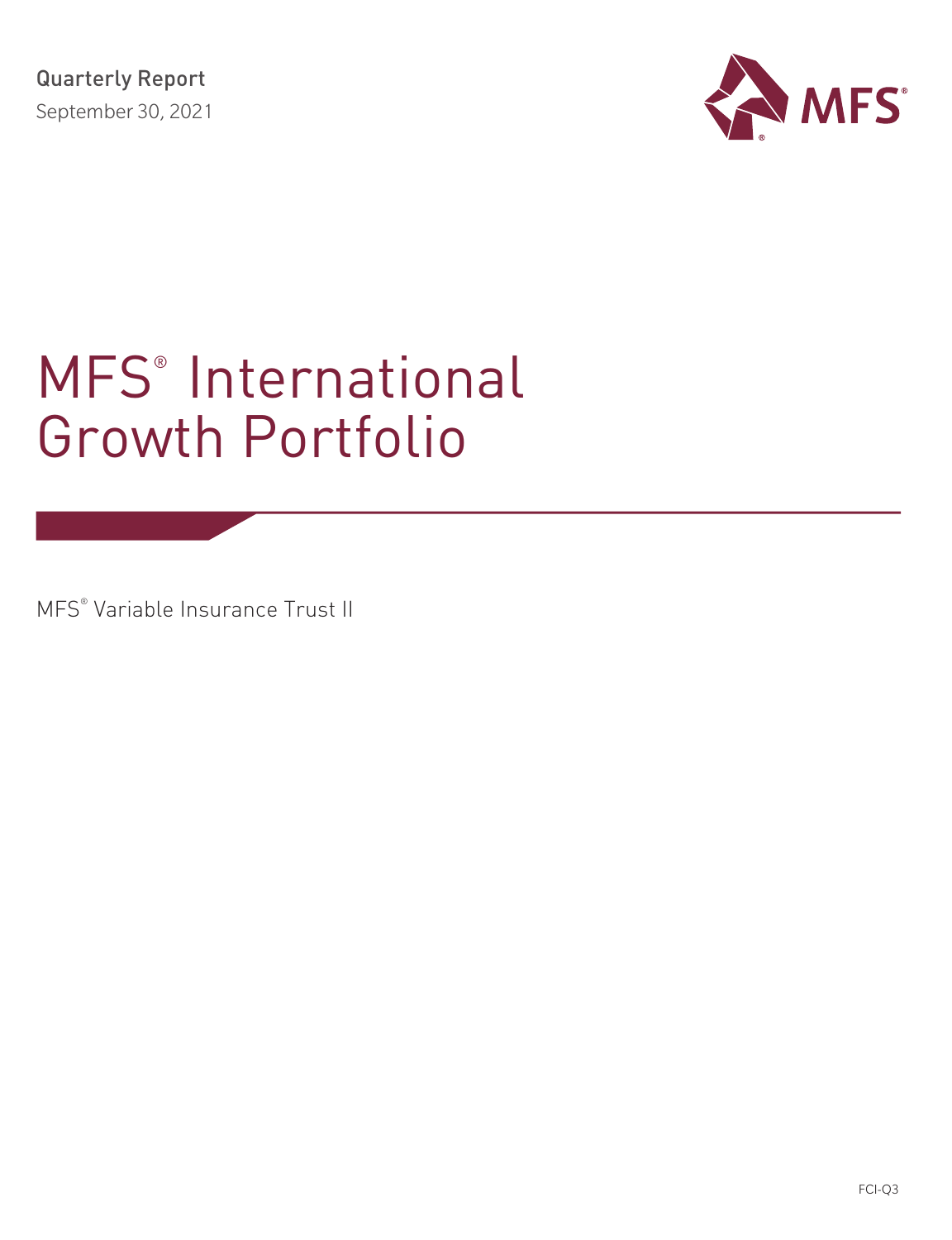# **PORTFOLIO OF INVESTMENTS**

9/30/21 (unaudited)

The Portfolio of Investments is a complete list of all securities owned by your fund. It is categorized by broad-based asset classes.

| <b>Issuer</b>                                            | <b>Shares/Par</b> |    | Value (\$)             |
|----------------------------------------------------------|-------------------|----|------------------------|
| Common Stocks - 98.0%                                    |                   |    |                        |
| Aerospace & Defense - 1.1%                               |                   |    |                        |
| Rolls-Royce Holdings PLC (a)                             | 1,173,236         | \$ | 2,207,251              |
| Alcoholic Beverages - 4.6%                               |                   |    |                        |
| Diageo PLC                                               | 112,283           | \$ | 5,410,138              |
| Pernod Ricard S.A.                                       | 17,785            |    | 3,889,349              |
| Apparel Manufacturers - 4.8%                             |                   | \$ | 9,299,487              |
| <b>Burberry Group PLC</b>                                | 63,701            | \$ | 1,551,012              |
| Kering S.A.                                              | 2,924             |    | 2,079,625              |
| LVMH Moet Hennessy Louis Vuitton SE                      | 8,522             |    | 6,093,776              |
|                                                          |                   | \$ | 9,724,413              |
| Automotive - 1.2%                                        |                   |    |                        |
| Koito Manufacturing Co. Ltd.<br>Mahindra & Mahindra Ltd. | 22,100<br>92,812  | \$ | 1,328,851<br>997,713   |
|                                                          |                   | S  | 2,326,564              |
| Biotechnology - 0.1%                                     |                   |    |                        |
| Hugel, Inc. (a)                                          | 1,923             | \$ | 279,614                |
| Brokerage & Asset Managers - 1.4%                        |                   |    |                        |
| Deutsche Boerse AG                                       | 11,876            | \$ | 1,932,797              |
| London Stock Exchange Group                              | 9,284             |    | 927,542                |
| <b>Business Services - 3.4%</b>                          |                   | \$ | 2,860,339              |
| Cap Gemini S.A.                                          | 8,815             | \$ | 1,833,257              |
| <b>Experian PLC</b>                                      | 73,757            |    | 3,063,928              |
| Infosys Technologies Ltd., ADR                           | 88,893            |    | 1,977,869              |
|                                                          |                   | \$ | 6,875,054              |
| Chemicals $-0.7%$<br>UPL Ltd.                            | 138,685           | \$ | 1,312,650              |
|                                                          |                   |    |                        |
| Computer Software - 5.5%<br>Dassault Systemes SE         | 23,881            |    | 1,252,002              |
| Kingsoft Corp.                                           | 161,800           | \$ | 637,871                |
| NAVER Corp.                                              | 6,919             |    | 2,254,517              |
| SAP SE                                                   | 48,000            |    | 6,502,734              |
| Wisetech Global Ltd.                                     | 11,255            |    | 433,632                |
|                                                          |                   | S  | 11,080,756             |
| Computer Software - Systems - 4.5%                       |                   |    |                        |
| Amadeus IT Group S.A. (a)<br>Hitachi Ltd.                | 20,232<br>115,900 | \$ | 1,329,091<br>6,872,152 |
| NICE Systems Ltd., ADR (a)                               | 3,251             |    | 923,414                |
|                                                          |                   | \$ | 9,124,657              |
| Consumer Products - 4.7%                                 |                   |    |                        |
| Kao Corp.                                                | 24,200            | \$ | 1,441,883              |
| KOSE Corp.                                               | 6,900             |    | 827,041                |
| L'Oréal<br>Reckitt Benckiser Group PLC                   | 6,773<br>57,037   |    | 2,795,368<br>4,464,251 |
|                                                          |                   |    | 9,528,543              |
|                                                          |                   |    |                        |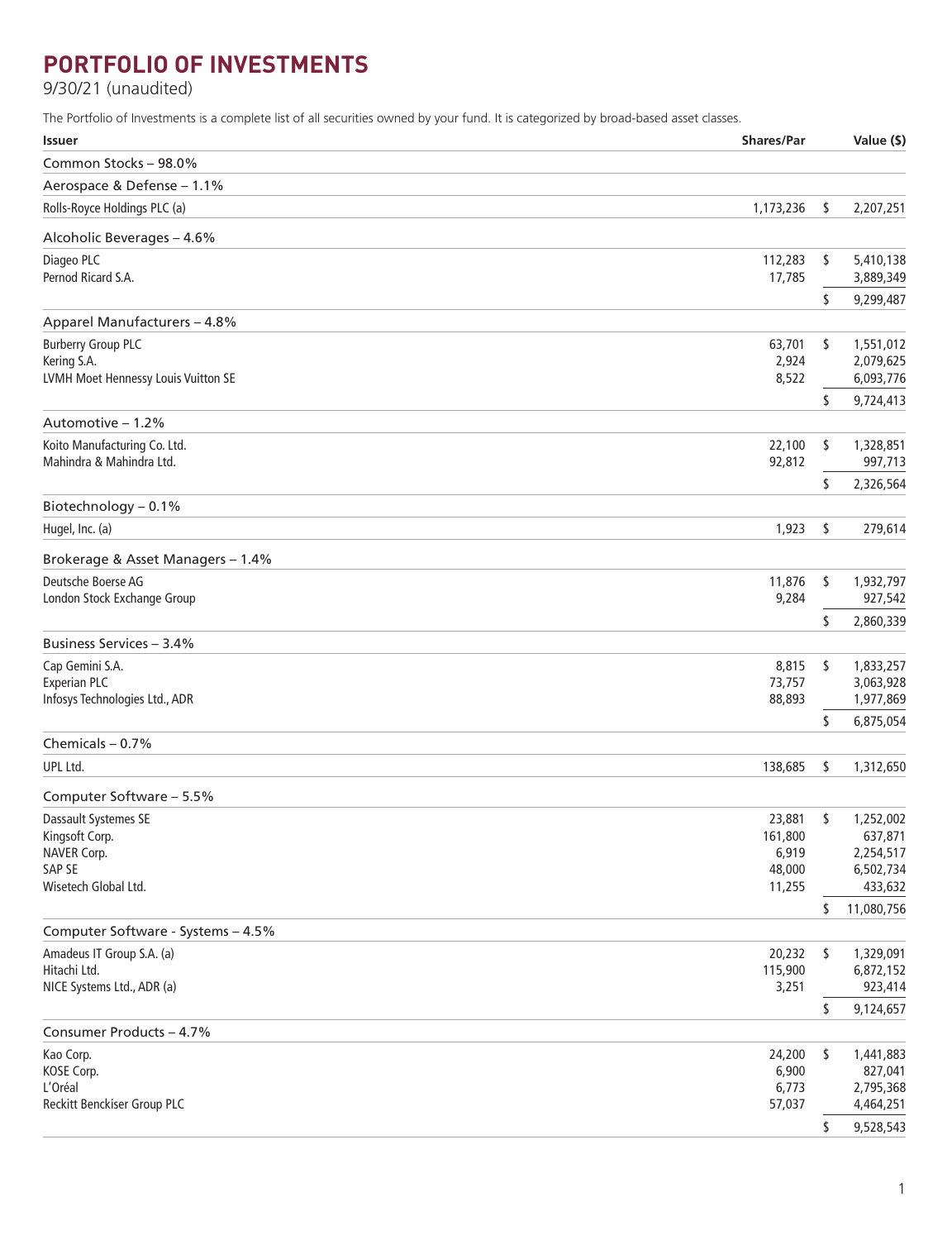*Portfolio of Investments (unaudited) – continued*

| <b>Issuer</b>                                                               | Shares/Par        | Value (\$)                   |
|-----------------------------------------------------------------------------|-------------------|------------------------------|
| Common Stocks - continued                                                   |                   |                              |
| Electrical Equipment - 3.9%                                                 |                   |                              |
| Prysmian S.p.A.                                                             | 60,879            | \$<br>2,135,679              |
| Schneider Electric SE                                                       | 34,694            | 5,768,230                    |
|                                                                             |                   | \$<br>7,903,909              |
| Electronics - 5.7%                                                          |                   |                              |
| Delta Electronics, Inc.<br>Taiwan Semiconductor Manufacturing Co. Ltd., ADR | 285,000<br>80,276 | \$<br>2,563,931<br>8,962,815 |
|                                                                             |                   | \$<br>11,526,746             |
| Energy - Independent - 1.7%                                                 |                   |                              |
| Oil Search Ltd.                                                             | 285,947           | \$<br>905,159                |
| Reliance Industries Ltd.                                                    | 71,605            | 2,421,495                    |
|                                                                             |                   | \$<br>3,326,654              |
| Food & Beverages - 4.5%                                                     |                   |                              |
| Nestle S.A.                                                                 | 74,386            | \$<br>8,950,042              |
| Food & Drug Stores - 0.5%                                                   |                   |                              |
| Sugi Holdings Co. Ltd.                                                      | 14,800            | \$<br>1,076,594              |
|                                                                             |                   |                              |
| Gaming & Lodging - 1.4%                                                     |                   |                              |
| Flutter Entertainment PLC (a)                                               | 14,506            | \$<br>2,847,698              |
| General Merchandise - 0.3%                                                  |                   |                              |
| Walmart de Mexico S.A.B. de C.V.                                            | 193,337           | \$<br>656,867                |
| Insurance $-3.0%$                                                           |                   |                              |
| AIA Group Ltd.                                                              | 528,800           | \$<br>6,088,678              |
| Internet $-4.0%$                                                            |                   |                              |
| Alibaba Group Holding Ltd. (a)                                              | 162,800           | \$<br>3,028,082              |
| Tencent Holdings Ltd.                                                       | 47,500            | 2,785,125                    |
| Z Holdings Corp.                                                            | 333,300           | 2,138,955                    |
|                                                                             |                   | \$<br>7,952,162              |
| Leisure & Toys - 0.5%                                                       |                   |                              |
| Prosus N.V.                                                                 | 12,592            | \$<br>991,723                |
| Machinery & Tools - 4.7%                                                    |                   |                              |
| Assa Abloy AB                                                               | 74,031            | \$<br>2,146,545              |
| <b>GEA Group AG</b><br>Ingersoll Rand, Inc. (a)                             | 48,179            | 2,209,444                    |
| Ritchie Bros. Auctioneers, Inc.                                             | 32,438<br>55,222  | 1,635,200<br>3,407,667       |
|                                                                             |                   | \$<br>9,398,856              |
| Major Banks - 1.3%                                                          |                   |                              |
| DBS Group Holdings Ltd.                                                     | 116,800           | \$<br>2,593,650              |
| Medical & Health Technology & Services - 0.3%                               |                   |                              |
| Alcon, Inc.                                                                 | 7,710             | \$<br>624,584                |
|                                                                             |                   |                              |
| Medical Equipment - 5.0%                                                    |                   |                              |
| EssilorLuxottica<br>QIAGEN N.V. (a)                                         | 26,400<br>51,539  | \$<br>5,048,116<br>2,679,745 |
| Terumo Corp.                                                                | 49,900            | 2,346,023                    |
|                                                                             |                   | \$<br>10,073,884             |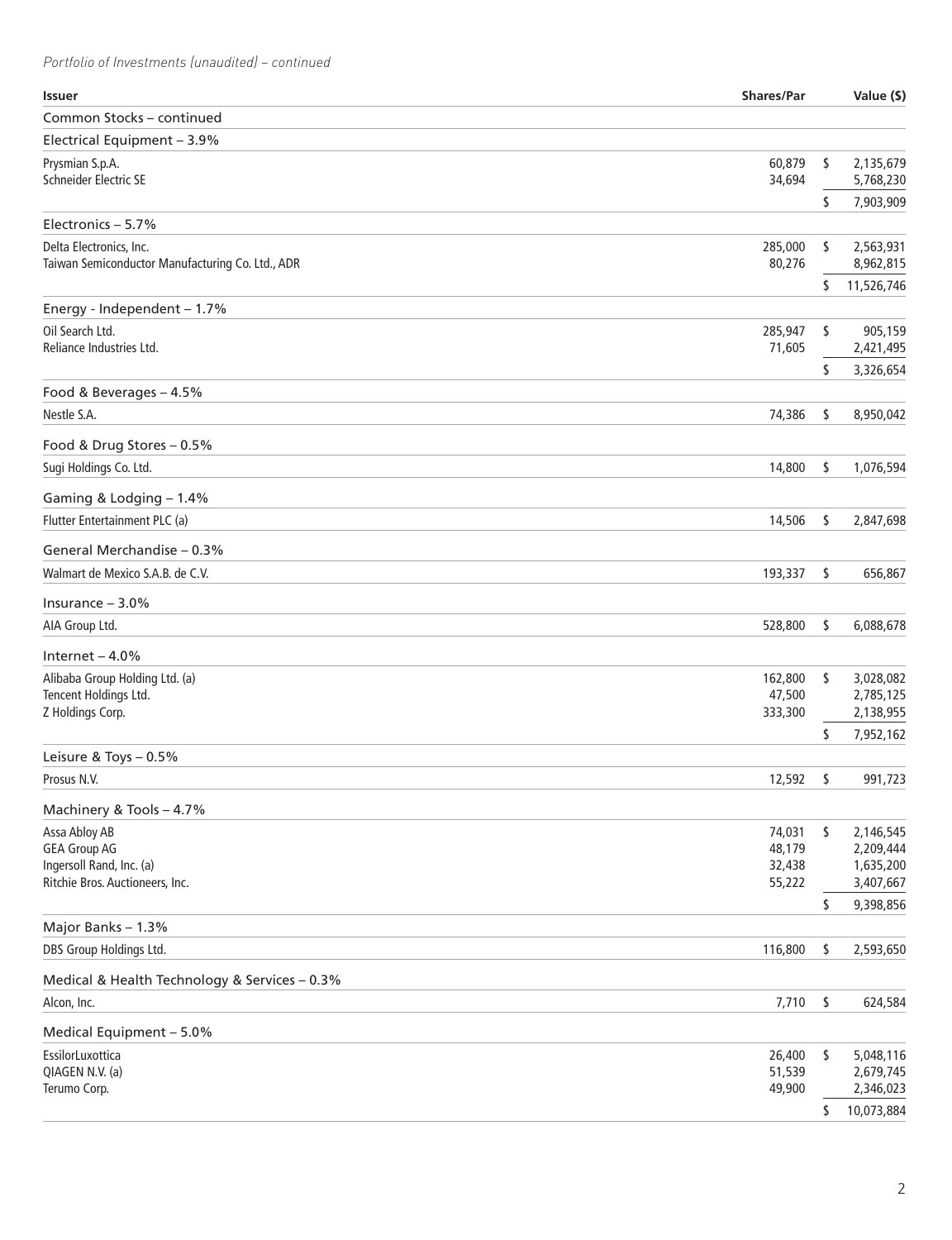*Portfolio of Investments (unaudited) – continued*

| <b>Issuer</b>                                           | <b>Shares/Par</b> |      | Value (\$)             |
|---------------------------------------------------------|-------------------|------|------------------------|
| Common Stocks - continued                               |                   |      |                        |
| Natural Gas - Distribution - 0.5%                       |                   |      |                        |
| China Resources Gas Group Ltd.                          | 206,000           | \$   | 1,082,309              |
| Other Banks & Diversified Financials - 4.7%             |                   |      |                        |
| AEON Financial Service Co. Ltd.                         | 65,700            | - \$ | 839,310                |
| Credicorp Ltd.                                          | 5,681             |      | 630,250                |
| Element Fleet Management Corp.                          | 177,539           |      | 1,791,370              |
| Grupo Financiero Banorte S.A. de C.V.<br>HDFC Bank Ltd. | 247,559           |      | 1,589,947              |
|                                                         | 216,273           | S    | 4,636,564<br>9,487,441 |
| Pharmaceuticals - 9.6%                                  |                   |      |                        |
| <b>Bayer AG</b>                                         | 36,710            | \$   | 2,002,233              |
| Hypera S.A.                                             | 78,691            |      | 464,422                |
| <b>Novartis AG</b>                                      | 60,476            |      | 4,961,464              |
| Novo Nordisk A.S., "B"                                  | 35,086            |      | 3,374,749              |
| Roche Holding AG                                        | 23,245            |      | 8,482,187              |
| Precious Metals & Minerals - 1.9%                       |                   | S    | 19,285,055             |
| Agnico-Eagle Mines Ltd.                                 | 38,026            | \$   | 1,972,753              |
| Franco-Nevada Corp.                                     | 14,003            |      | 1,819,196              |
|                                                         |                   | \$   | 3,791,949              |
| Railroad & Shipping - 2.4%                              |                   |      |                        |
| Canadian National Railway Co.                           | 41,985            | \$   | 4,855,565              |
| Restaurants - 0.7%                                      |                   |      |                        |
| Yum China Holdings, Inc.                                | 16,045            | \$   | 932,375                |
| Yum China Holdings, Inc.                                | 8,250             |      | 485,542                |
| Specialty Chemicals - 7.3%                              |                   | \$   | 1,417,917              |
| Akzo Nobel N.V.                                         | 19,354            | \$   | 2,107,473              |
| L'Air Liquide S.A.                                      | 20,113            |      | 3,218,222              |
| Linde PLC                                               | 17,753            |      | 5,278,506              |
| Sika AG                                                 | 5,943             |      | 1,879,741              |
| Symrise AG                                              | 15,800            |      | 2,084,374              |
|                                                         |                   | \$   | 14,568,316             |
| Specialty Stores - 0.6%                                 |                   |      |                        |
| Just Eat Takeaway (a)<br>Ocado Group PLC (a)            | 10,183<br>16,155  | \$   | 742,040<br>359,309     |
|                                                         |                   | \$   | 1,101,349              |
| Tobacco $-1.5%$                                         |                   |      |                        |
| ITC Ltd.                                                | 403,844           | \$   | 1,276,346              |
| Swedish Match AB                                        | 186,801           |      | 1,638,265              |
|                                                         |                   | \$   | 2,914,611              |
| <b>Total Common Stocks</b>                              |                   |      | \$197,135,887          |
| Investment Companies (h) - 1.6%                         |                   |      |                        |
| Money Market Funds - 1.6%                               |                   |      |                        |
| MFS Institutional Money Market Portfolio, 0.04% (v)     | 3,340,625         | \$   | 3,340,625              |
| Other Assets, Less Liabilities - 0.4%                   |                   |      | 735,473                |
| <b>Net Assets - 100.0%</b>                              |                   |      | \$201,211,985          |
|                                                         |                   |      |                        |

(a) Non-income producing security.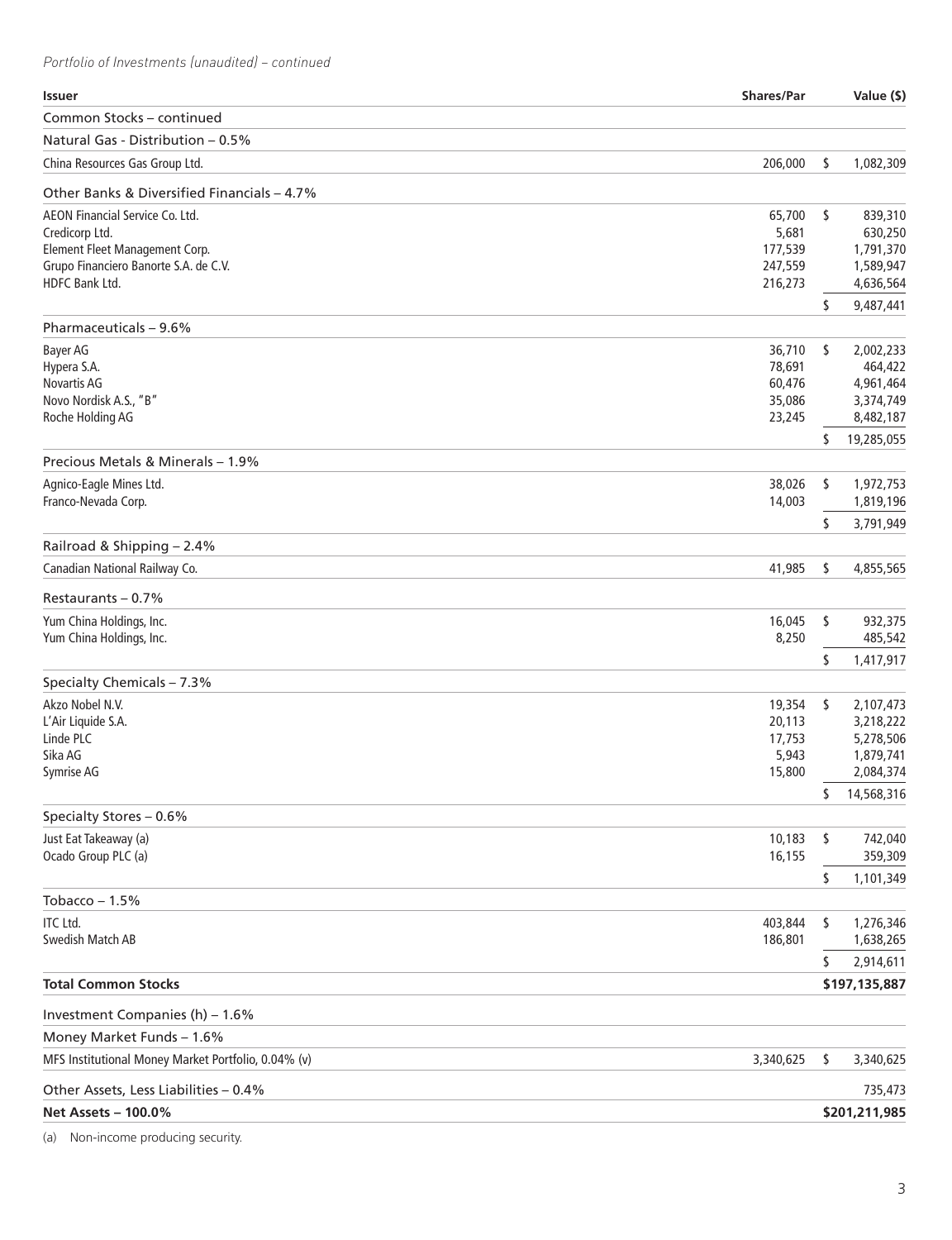#### *Portfolio of Investments (unaudited) – continued*

- (h) An affiliated issuer, which may be considered one in which the fund owns 5% or more of the outstanding voting securities, or a company which is under common control. At period end, the aggregate values of the fund's investments in affiliated issuers and in unaffiliated issuers were \$3,340,625 and \$197,135,887, respectively.
- (v) Affiliated issuer that is available only to investment companies managed by MFS. The rate quoted for the MFS Institutional Money Market Portfolio is the annualized seven-day yield of the fund at period end.

The following abbreviations are used in this report and are defined:

ADR American Depositary Receipt

See attached supplemental information. For more information see notes to financial statements as disclosed in the most recent semiannual or annual report.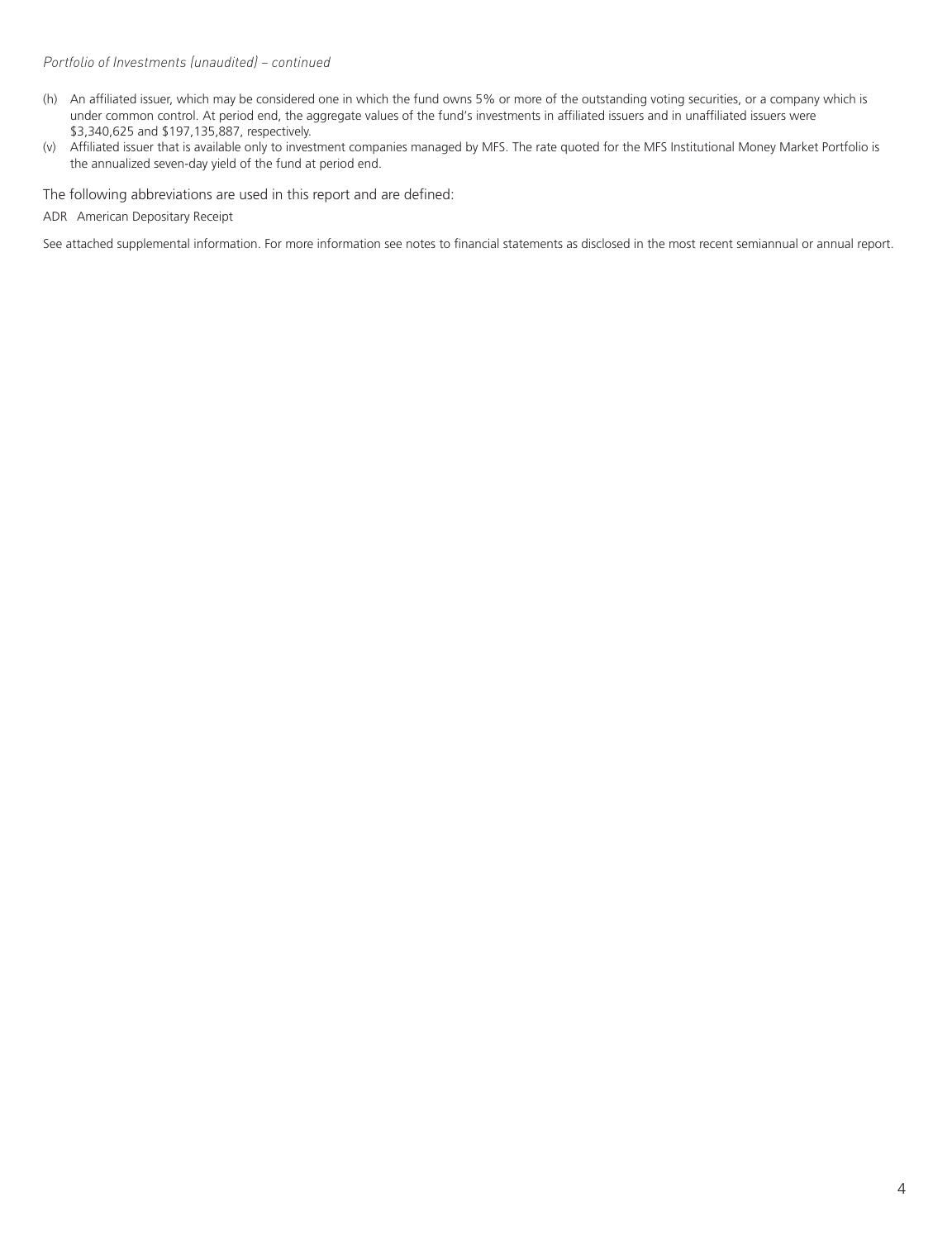# **Supplemental Information**

9/30/21 (unaudited)

The fund is an investment company and accordingly follows the investment company accounting and reporting guidance of the Financial Accounting Standards Board (FASB) Accounting Standards Codification Topic 946 Financial Services - Investment Companies.

### **(1) Investment Valuations**

Equity securities, including restricted equity securities, are generally valued at the last sale or official closing price on their primary market or exchange as provided by a third-party pricing service. Equity securities, for which there were no sales reported that day, are generally valued at the last quoted daily bid quotation on their primary market or exchange as provided by a third-party pricing service. Short-term instruments with a maturity at issuance of 60 days or less may be valued at amortized cost, which approximates market value. Open-end investment companies are generally valued at net asset value per share. Securities and other assets generally valued on the basis of information from a third-party pricing service may also be valued at a broker/dealer bid quotation. In determining values, third-party pricing services can utilize both transaction data and market information such as yield, quality, coupon rate, maturity, type of issue, trading characteristics, and other market data. The values of foreign securities and other assets and liabilities expressed in foreign currencies are converted to U.S. dollars using the mean of bid and asked prices for rates provided by a third-party pricing service.

The Board of Trustees has delegated primary responsibility for determining or causing to be determined the value of the fund's investments (including any fair valuation) to the adviser pursuant to valuation policies and procedures approved by the Board. If the adviser determines that reliable market quotations are not readily available, investments are valued at fair value as determined in good faith by the adviser in accordance with such procedures under the oversight of the Board of Trustees. Under the fund's valuation policies and procedures, market quotations are not considered to be readily available for most types of debt instruments and floating rate loans and many types of derivatives. These investments are generally valued at fair value based on information from third-party pricing services. In addition, investments may be valued at fair value if the adviser determines that an investment's value has been materially affected by events occurring after the close of the exchange or market on which the investment is principally traded (such as foreign exchange or market) and prior to the determination of the fund's net asset value, or after the halt of trading of a specific security where trading does not resume prior to the close of the exchange or market on which the security is principally traded. Events that occur after foreign markets close (such as developments in foreign markets and significant movements in the U.S. markets) and prior to the determination of the fund's net asset value may be deemed to have a material effect on the value of securities traded in foreign markets. Accordingly, the fund's foreign equity securities may often be valued at fair value. The adviser generally relies on third-party pricing services or other information (such as the correlation with price movements of similar securities in the same or other markets; the type, cost and investment characteristics of the security; the business and financial condition of the issuer; and trading and other market data) to assist in determining whether to fair value and at what value to fair value an investment. The value of an investment for purposes of calculating the fund's net asset value can differ depending on the source and method used to determine value. When fair valuation is used, the value of an investment used to determine the fund's net asset value may differ from quoted or published prices for the same investment. There can be no assurance that the fund could obtain the fair value assigned to an investment if it were to sell the investment at the same time at which the fund determines its net asset value per share.

Various inputs are used in determining the value of the fund's assets or liabilities. These inputs are categorized into three broad levels. In certain cases, the inputs used to measure fair value may fall into different levels of the fair value hierarchy. In such cases, an investment's level within the fair value hierarchy is based on the lowest level of input that is significant to the fair value measurement. The fund's assessment of the significance of a particular input to the fair value measurement in its entirety requires judgment, and considers factors specific to the investment. Level 1 includes unadjusted quoted prices in active markets for identical assets or liabilities. Level 2 includes other significant observable market-based inputs (including quoted prices for similar securities, interest rates, prepayment speed, and credit risk). Level 3 includes unobservable inputs, which may include the adviser's own assumptions in determining the fair value of investments. The following is a summary of the levels used as of September 30, 2021 in valuing the fund's assets or liabilities:

| <b>Financial Instruments</b> | Level 1      | Level 2       | Level 3 | <b>Total</b>  |
|------------------------------|--------------|---------------|---------|---------------|
| <b>Equity Securities:</b>    |              |               |         |               |
| France                       | s—           | \$31,977,945  | s—      | \$31,977,945  |
| Switzerland                  |              | 24,898,018    |         | 24,898,018    |
| <b>United Kingdom</b>        |              | 17.983.431    |         | 17,983,431    |
| Germany                      | 4,142,241    | 13,269,086    |         | 17,411,327    |
| Japan                        |              | 16,870,809    |         | 16,870,809    |
| Canada                       | 13,846,551   |               |         | 13,846,551    |
| India                        | 1,977,869    | 10,644,768    |         | 12,622,637    |
| Taiwan                       | 8,962,815    | 2,563,931     |         | 11,526,746    |
| China                        | 2,014,684    | 6,936,620     |         | 8,951,304     |
| <b>Other Countries</b>       | 5,900,100    | 35,147,019    |         | 41,047,119    |
| <b>Mutual Funds</b>          | 3,340,625    |               |         | 3,340,625     |
| Total                        | \$40,184,885 | \$160,291,627 | s—      | \$200,476,512 |

For further information regarding security characteristics, see the Portfolio of Investments.